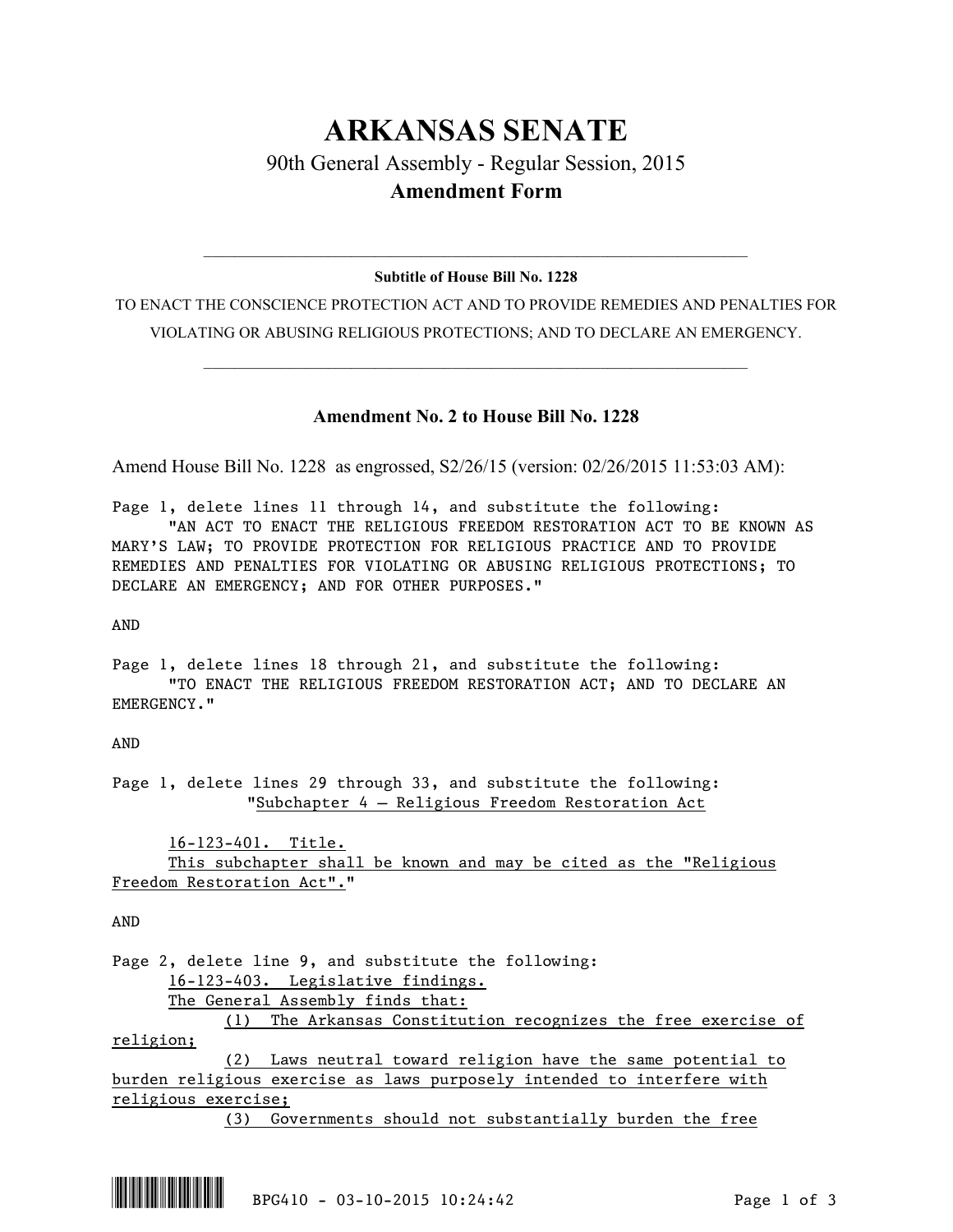exercise of religion without compelling justification;

(4) In Employment Division v. Smith, 494 U.S. 872 (1990), the United States Supreme Court virtually eliminated the requirement that the government justify burdens on religious exercise imposed by laws neutral toward religion;

(5) In response, Congress passed the Religious Freedom Restoration Act of 1993, 42 U.S.C., § 2000bb, to restore the compelling interest test set forth in the federal cases of Wisconsin v. Yoder, 406 U.S. 205 (1972), and Sherbert v. Verner, 374 U.S. 398 (1963);

(6) The compelling interest test is a workable test for striking sensible balances between religious liberty and competing government interests;

(7) In City of Boerne v. Flores, 521 U.S. 507 (1997), the United States Supreme Court held that the protections of religious exercise afforded by the Religious Freedom Restoration Act of 1993, 42 U.S.C. § 2000bb, only applied to religious exercise burdened by federal law or agencies and provided no protection from burdens on religious exercise from state or local law or governments;

(8) To provide the same level of protection from burdens on religious exercise from state or local governments, a state must enact an equivalent to the Religious Freedom Restoration Act of 1993, 42 U.S.C. § 2000bb, that was passed by Congress; and

(9) Since the 1997 Supreme Court decision in City of Boerne v. Flores, many states have enacted statutes similar to the Religious Freedom Restoration Act of 1993, 42 U.S.C. § 2000bb, including: Alabama, Arizona, Connecticut, Florida, Idaho, Illinois, Kansas, Kentucky, Louisiana, Mississippi, Missouri, New Mexico, Oklahoma, Pennsylvania, Rhode Island, South Carolina, Tennessee, Texas, and Virginia.

16-123-404. Definitions."

AND

Page 3, line 10, delete "16-123-404" and substitute "16-123-405"

AND

Page 3, line 21, delete "16-123-405" and substitute "16-123-406"

AND

Page 4, line 1, delete "16-123-406" and substitute "16-123-407"

AND

Page 4, line 5, delete "16-123-404" and substitute "16-123-405"

AND

Page 4, delete lines 7 through 13, and substitute the following: "(b)(1) A person asserting a claim or defense under this subchapter may obtain appropriate relief, including relief against the state or a